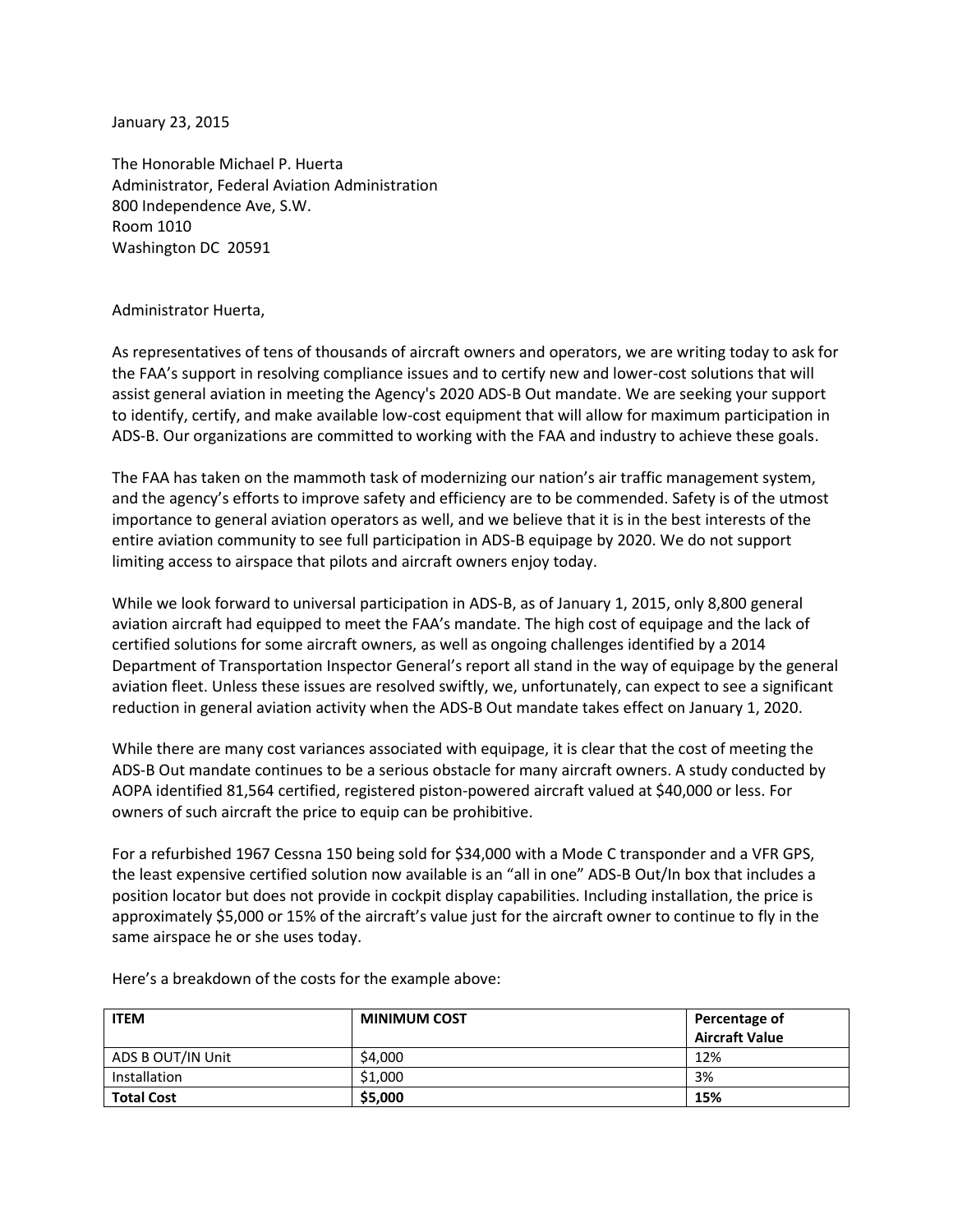For the owners of experimental aircraft and many Light Sport Aircraft, the situation is both confusing and difficult. ADS-B compliance requires a supplemental type certificate or new type certificate for the aircraft where it will be installed. But since experimental aircraft, by definition, are one of a kind and do not have type certificates, no supplemental type certificate can be issued.

The problem is very much the same for factory build Light Sport Aircraft. Since only the manufacturer can approve the installation of avionics in the airplane, there can be no supplemental type certificate and no avionics installation facility can seek a field approval, making it impossible for individual owners to equip without prior action by the manufacturer.

Similar problems exist for those who purchase new glass-panel aircraft today and for many Part 25 operators. For thousands of these aircraft owners, too, no path to compliance currently exists.

Also of concern to the general aviation community is the effect the ADS-B mandate will have on small airports located within or under airspace where Mode C is required today. An analysis by AOPA indicates that there are 1,339 airports located under or within what will be ADS-B-ruled airspace. Reduced operations at these airports will have significant negative economic impacts for the fields, airport-based businesses, and communities they serve.

Finally, the Department of Transportation Inspector General's report released in September 2014 revealed numerous significant problems that must be addressed in order for ADS-B to deliver on its promises. The issues identified by the IG report include gaps in coverage, technical and training issues, data integrity concerns, cost overruns and delays, and more. The general aviation industry stands ready to assist the FAA where we can in addressing these matters.

In light of these issues and on behalf of our members, we appreciate that the FAA recognizes the equipage challenge through its formation of the "Equip 2020" meetings and we believe that the pathway to affordable alternative solutions, including portable solutions, are possible today. However, it is also imperative that the FAA's technical standards office make working with equipment manufacturers and our organizations its highest priority in order to meet this mandate on general aviation.

Failure to do so will hamper participation in ADS-B, prevent the full realization of safety benefits, reduce general aviation activity, and create economic hardships. That's why we ask the FAA to be an active partner and commit its Flight Standards and Technical Operations team to work with stakeholders in identifying cost drivers in the current ADS-B Out technical standards and develop alternative solutions that leverage technology to drive down these cost barriers.

By working together we can help the general aviation community meet the FAA's mandate and improve safety for all airspace users. We look forward to working with you to ensure that all segments of the aviation system can participate in a more modern, safe, and efficient airspace system.